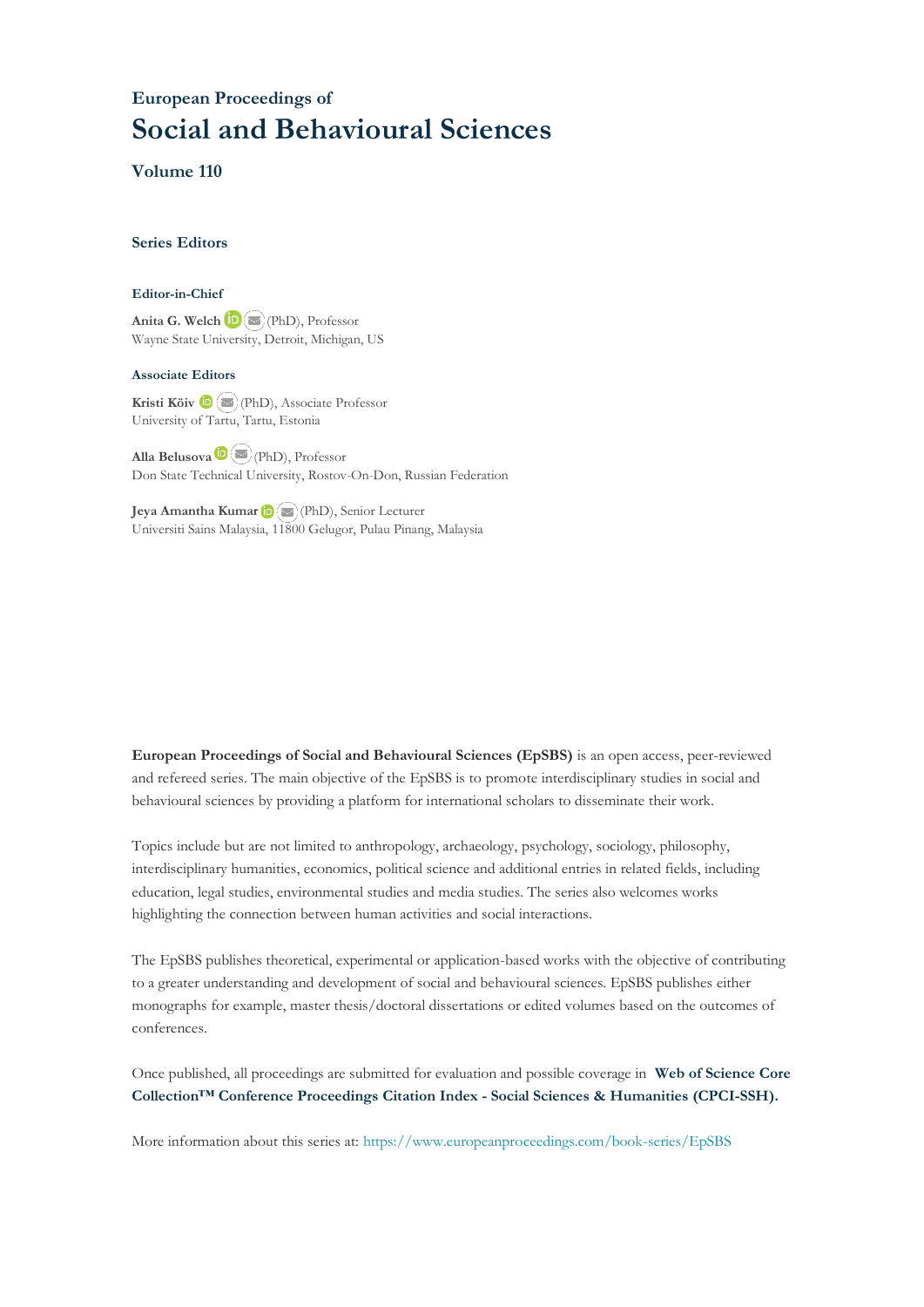# BREAKING THE BARRIERS, INSPIRING TOMORROW

Selected, peer-reviewed papers from the 7 th International Conference on Communication and Media 2020 (i-COME'20), 7-8 November 2020, Virtual Conference hosted in Sintok, Malaysia

# Edited by:

CheSu, Mustaffa **b**, Mohd Khairie Ahmad **b**, Norhafezah Yusof **b**, Mohd Baharudin Othman, Nursafwah Tugiman

# Editor(s) Affiliation(s):

**Che Su, Mustaffa, Prof. Dr.** Universiti Utara Malaysia, Malaysia

**Mohd Khairie Ahmad, Dr.** Universiti Utara Malaysia, Malaysia

**Norhafezah Yusof, Assoc. Prof. Dr.** Universiti Utara Malaysia, Malaysia

**Mohd Baharudin Othman** Universiti Utara Malaysia, Malaysia

**Nursafwah Tugiman, Dr.** Universiti Utara Malaysia, Malaysia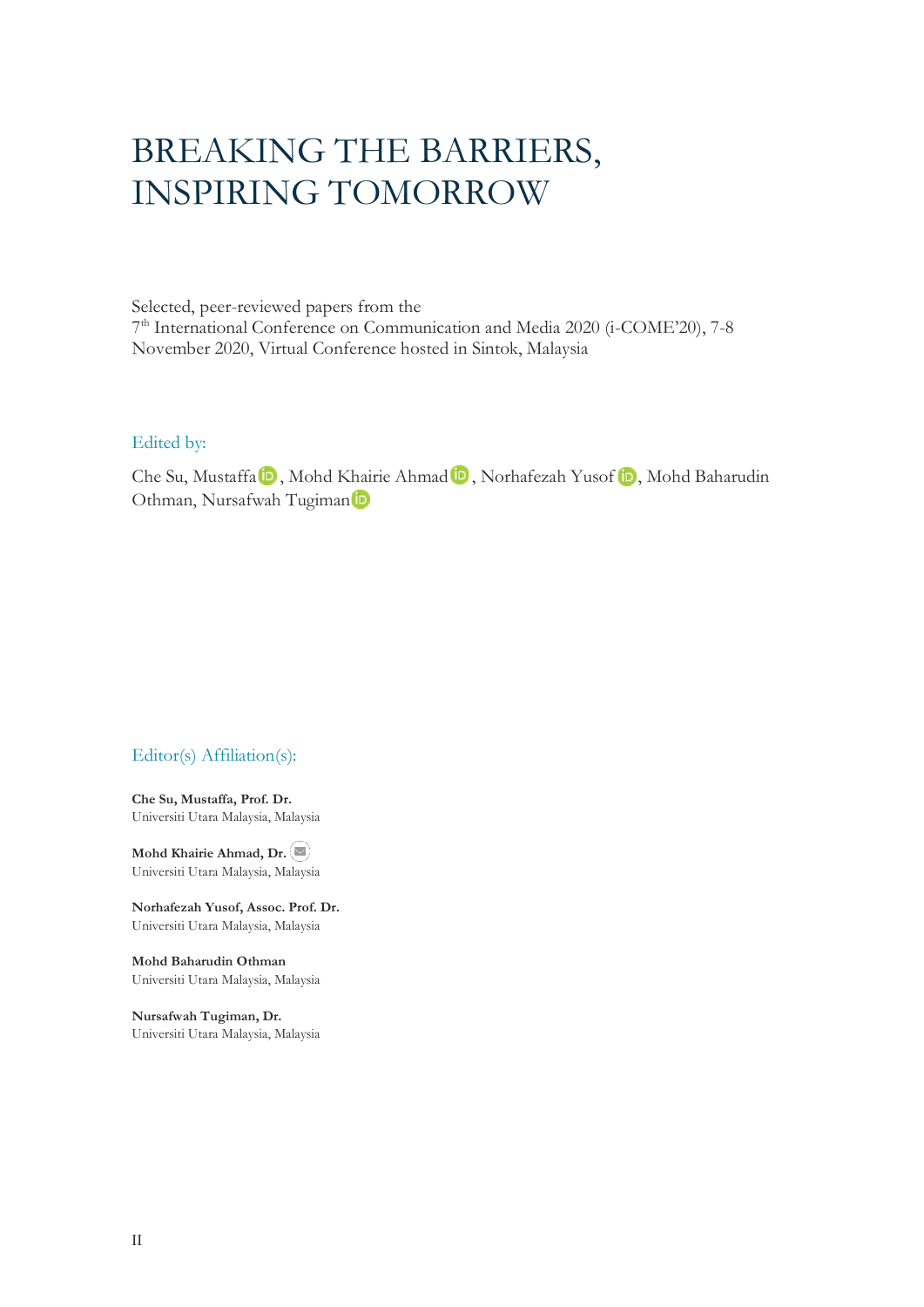

ISSN: 2357-1330 (online)

European Proceedings of Social and Behavioural Sciences

ISBN: 978-1-80296-109-6 (e-book)

BREAKING THE BARRIERS, INSPIRING TOMORROW

[https://doi.org/10.15405/epsbs\(2357-1330\).2021.6.2](https://doi.org/10.15405/epsbs(2357-1330).2021.6.2)



© The Editor(s) and The Author(s) 2021. This is an open access book distributed under the Creative Commons CC BY NC ND License BY-NC-ND 4.0. Unported License, permitting all non-commercial use, distribution, and reproduction in any medium, provided the original work is properly cited.

This book is published by the registered company European Publisher Ltd. which is registered under the ISO London Limited. The registered company address is: 293 Green Lanes, Palmers Green, London, United Kingdom, N13 4XS Reg. Number: 9219513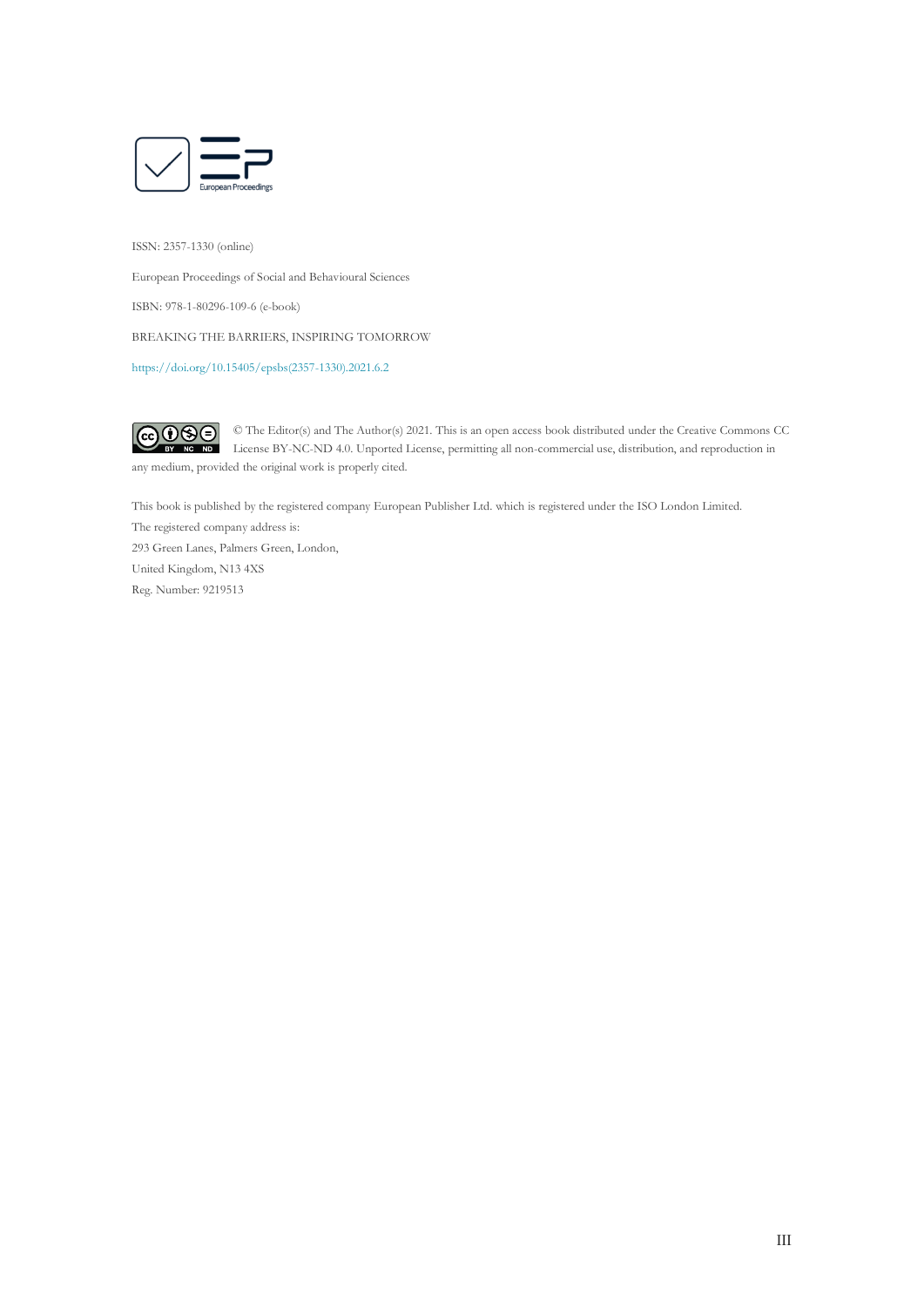# **Preface**

On behalf of the 7<sup>th</sup> International Conference on Communication and Media (i-COME'20), I am pleased to present the proceedings containing selected peer reviewed papers from our conference on the theme of "Breaking the barriers, inspiring tomorrow" which was held on November 7-8, 2020. This is the first time ever for i-COME to be held virtually via Cisco Webex Platform and i-COME's Youtube Channel. We need to mention that this i-COME'20 was initially planned to be hosted in Kuching Sarawak with the support of the State of Sarawak. Then the COVID-19 pandemic broke-out, throwing all of us into unchartered waters in search of a new normal.

In line with the theme of "Breaking the barriers, inspiring tomorrow", this conference also intends to involve all stakeholders including industry, public agencies, non-governmental organizations (NGOs) and students more intensively. Participants from various academic and professional fields are invited to discuss communication and media barriers, particularly scholarly and practical obstacles to the preparation for the IR4.0 era.

The conference itinerary comprised opening speeches, keynote speeches, plenary session, and parallel sessions which covered thematic sections on communication and media. The presentations were distributed based on 10 areas of research: Managing human in workplace environment, Technology and communication education, Social media usage and cultural perspective, Message strategy and crisis management, Organisational communication, Crisis communication and pandemic issue, Film and advertising, Political Communication, Communication and well-being, and Media and technology.

A total of 126 submissions were received, of these, 78 were accepted and were presented at the congress. Sixty two (62) of them were published in this work. Each author was allocated 15 minutes to present his or her paper either synchronous or pre-recorded. The conference's international scope was provided by participants from Indonesia, Nigeria, Philippines, Pakistan, China, Japan, Thailand, and Brunei Darussalam. The most outstanding papers were "Remote work: New normal communication challenges" (Azelin Aziz, Mohd Khairie Ahmad and S. Maartandan Suppiah), "Twitter usage and the impact on young people's wellbeing" (Mohd Faizal Kasmani, Abdul Rashid Abdul Aziz, Farah Fatin Zulaikha and Mohamad Roslani), "Gender and religion in Malaysian cinema: A study on film by Yasmin Ahmad" (Suria Hani A.Rahman, Rosidayu Sabran, Rosninawati Hussin, Sofia Hayati Yusoff and Selvarani P.Kovil Pillai), "Enhancing Islamic journalistic ethical conduct through press council" (Hafidz Hakimi Haron, Siti Marshita Mahyut, Azwina Wati Abdull Manaf, Amir Nur Ikhwan Amernuddin, Nor Akhmal Abdul Wahab and Muhammad Nor Abdurrahim), "Developing a model of human management for Muslims in creative media industries" (Nur Kareelawati Abd Karim, Rosidayu Sabran, Mohd Rosmizi Abd Rahman, Dini Farhana Baharuddin, Khatijah Othman, Muhammad Khairi Mahyuddin, Eizan Azira Mat Sharif and Sami Salama Hussen Hajjaj), "The effectiveness of a persuasive mobile App to influence habit change" (Nurulhuda Ibrahim, Jun Hui Soo and Kay Li Yap), "The Russian crisis communication response beyond MH17 tragedy" (Mohammed Fadel Arandas and Loh Yoke Ling), and "Influence of Tik Tok usage toward positive emotions and relationships" (Lian Tang, Siti Zobidah Omar, Jusang Bolong and Julia Wirza Mohd Zawawi).

The review process for the papers was stringent. The EasyChair System was used to manage papers submission and the review process. While Turnitin, an Internet-based plagiarism detection service was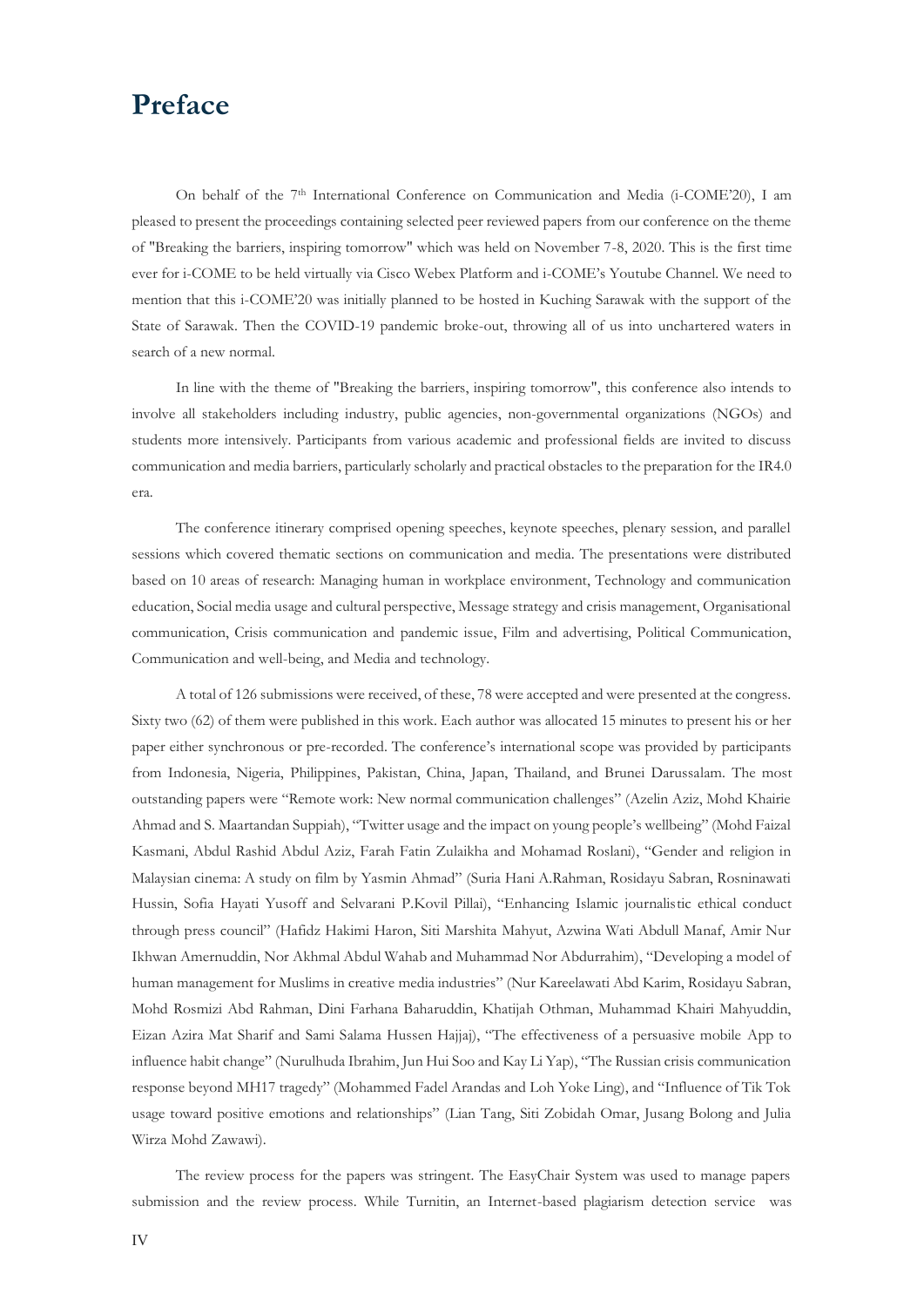employed to detect plagiarism. Each submission was subjected to a double-blind review process by two reviewers. The number of submissions received and reviewed was 126, the number of accepted submissions was 62, indicating an acceptance rate of 49%. A total of 45 reviewers participated in the review process, of which 60% were external.

The chair and the committee of the conference express their sincere gratitude to the management of the Universiti Utara Malaysia for their support and the facilities provided for the execution of the event. A special thanks to the fascinating keynote speakers: to YB Dato' Saifuddin Abdullah (Minister of Communication and Multimedia Malaysia); to Dato' Dr. Chong Chee Kheong (Deputy Director-General of Health Malaysia); to Mr. Stefan Priesner, (UN Resident Coordinator); to Professor Emeritus Kim-Shyan Fam (Harbin University of Commerce, China). A special appreciation also goes to Professor Emeritus Samsudin Abdul Rahim (Universiti Kebangsaan Malaysia); Dr. Murni Wan Mohd Nor (Universiti Putra Malaysia) and Dr. Rahmat Shazi (ShazInnovation Solution). Additionally, special thanks to the 78 presenters who participated in the conference. The 7th International Conference on Communication and Media was hosted by School of Multimedia Technology and Communication wish to extend respected appreciation to the partner institutions (Universiti Sains Islam Malaysia, ARS University (Indonesia) and Kolej Universiti Poly-Tech MARA Kuala Lumpur), sponsors, presenters, and all for contributing values to this conference. Lastly, our special thanks to the members of the organizing committee, scientific and peer review committee and the logistics and information technology team of Universiti Utara Malaysia.

6 June, 2021

#### **Conference Chair, Dr. Suhaini Muda**

Universiti Utara Malaysia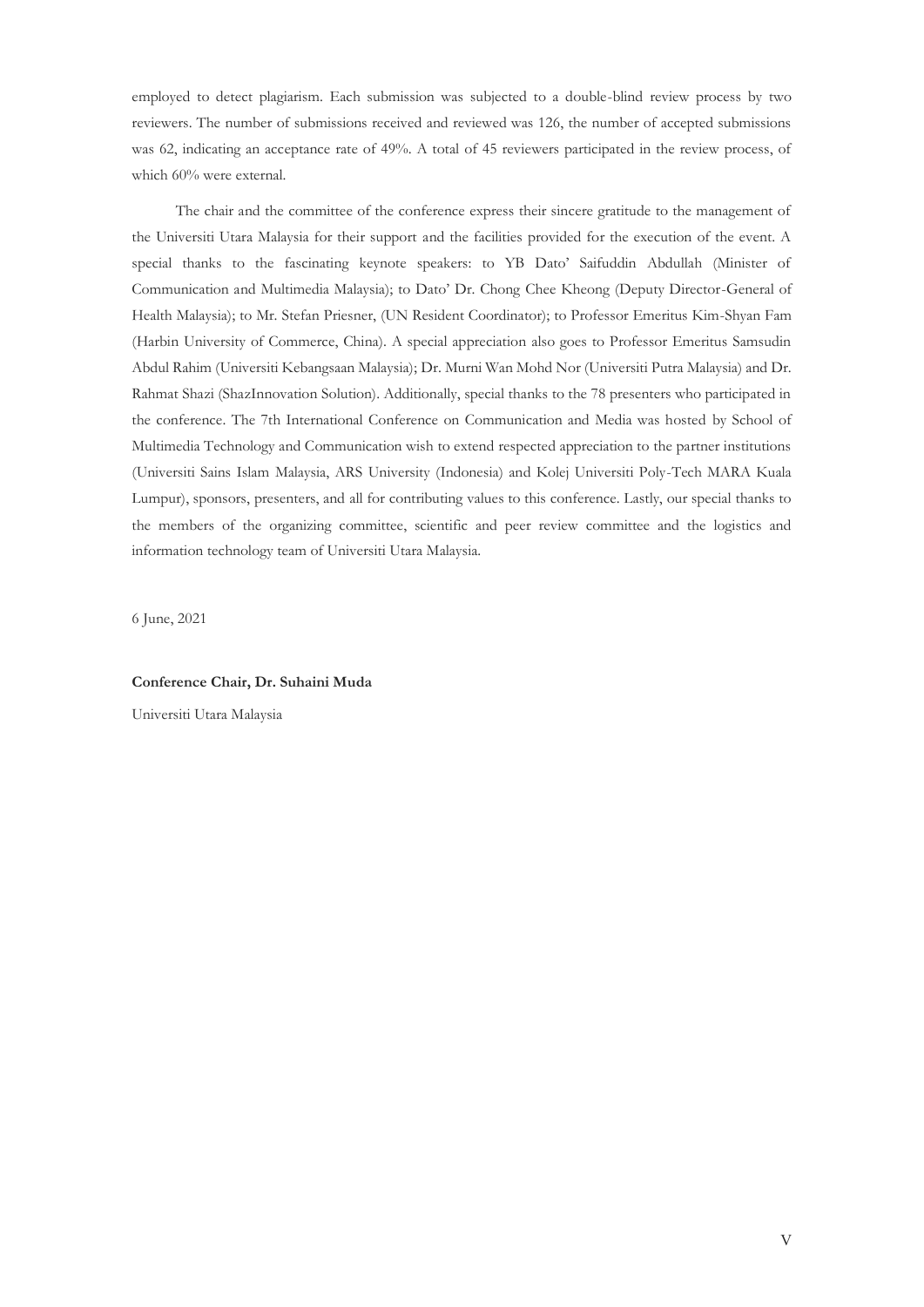# **Chairs**

# Chair, Dr. Suhaini Muda, *Universiti Utara Malaysia, Malaysia*

# **International Scientific/Editorial Committee Members**

- Emeritus Professor Samsudin Abdul Rahim, Universiti Kebangsaan Malaysia, Malaysia
- Emeritus Professor Chen Ling, Hong Kong Baptist University, Hong Kong
- Professor Dato' Sri Syed Arabi Syed Abdullah Idid, International Islamic University Malaysia, Malaysia
- Professor Ang Peng Hwa, Nanyang Technological University, Singapore
- Professor Bradley C. Freeman, Sunway University, Malaysia
- **Professor Patrice M. Buzzanell,** University of South Florida, USA
- Professor Che Su Mustaffa, Universiti Utara Malaysia, Malaysia
- Assoc. Prof. Dr. Haslina Halim, Universiti Utara Malaysia, Malaysia
- Assoc. Prof. Dr. Norhafezah Yusof, Universiti Utara Malaysia, Malaysia
- Assoc. Prof. Dr. Norsiah Abdul Hamid, Universiti Utara Malaysia, Malaysia
- Dr. Mohd Khairie Ahmad, Universiti Utara Malaysia, Malaysia
- Dr. Rahmat Shazi, ShazInnovation Solution, Malaysia
- Dr. Suhaini Muda, Universiti Utara Malaysia, Malaysia
- Dr. Tony Wilson, London School of Economics and Political Science, UK

# **Organizing Committee Members**

- Dr. Jamilah Jamal, Universiti Utara Malaysia, Malaysia
- Dr. Joyce Cheah Lynn-Sze Universiti Utara Malaysia, Malaysia
- Professor Che Su Mustaffa Universiti Utara Malaysia, Malaysia
- **BED Assoc. Prof. Dr. Norhafezah Yusof** Universiti Utara Malaysia, Malaysia
- Assoc. Prof. Haslina Halim Universiti Utara Malaysia, Malaysia
- Dr. Mohd Zuwairi Mat Saad Universiti Utara Malaysia, Malaysia
- Dr. Adibah Ismail Universiti Utara Malaysia, Malaysia
- Dr. Abbas Ramdani Universiti Utara Malaysia, Malaysia
- Dr. Romlah Ramli Universiti Utara Malaysia, Malaysia
- Dr. Azlina Kamaruddin Universiti Utara Malaysia, Malaysia
- Mohd Baharudin Othman Universiti Utara Malaysia, Malaysia
- Nuredayu Omar Universiti Utara Malaysia, Malaysia
- Marzura Ibrahim Universiti Utara Malaysia, Malaysia
- Azirawati Ayob Universiti Utara Malaysia, Malaysia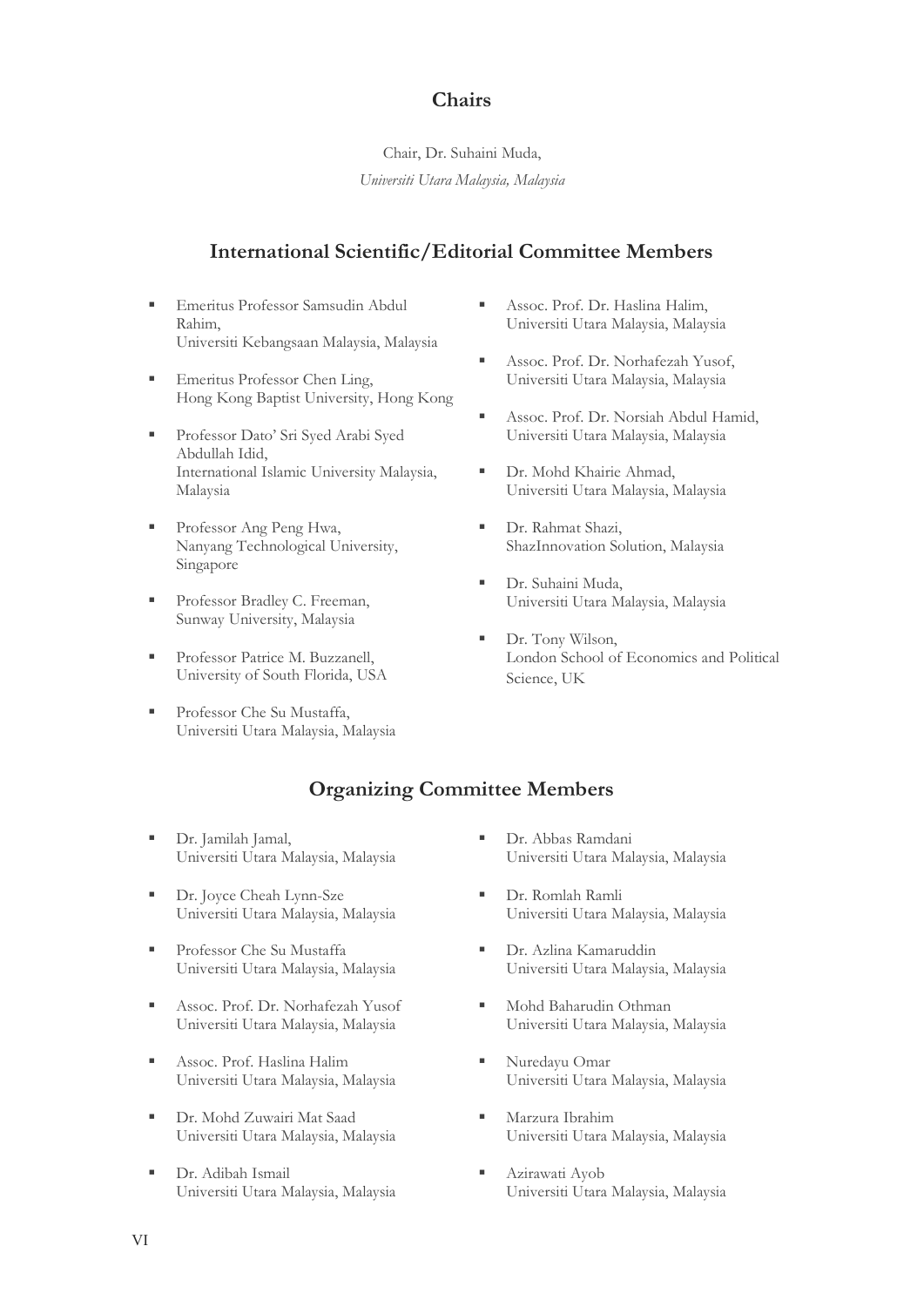- **Dr. Nursafwah Tugiman** Universiti Utara Malaysia, Malaysia
- Dr. Mohd Khairie Ahmad Universiti Utara Malaysia, Malaysia
- Dr. Syarizan Dalib Universiti Utara Malaysia, Malaysia
- Dr. Mohamad Noor Salehhuddin Sharipudin Universiti Utara Malaysia, Malaysia
- Mr. Mohamad Suhail Ramazan Universiti Utara Malaysia, Malaysia
- Nafiza Ahmad Universiti Utara Malaysia, Malaysia
- Nurfaizah Saidin Universiti Utara Malaysia, Malaysia

# **Keynote Speakers**

# **Embracing the Fourth Industrial Revolution: Breaking the Barriers and Opening Doors for Communication and Multimedia Industries** YB Dato' Saifuddin Abdullah, Minister Ministry of Communication and Multimedia, Malaysia

# **COVID-19: Integrating Emergency Risk Communication into Health and Emergency Response System**

Dato' Dr. Chong Chee Kheong, Deputy Director-General of Health Ministry of Health, Malaysia Sustainable Development Goals for Communication and Information in IR4.0 Era Stefan Priesner, UN Resident Coordinator for Malaysia, Singapore and Brunei Darussalam United Nations

# **The Geography of Doing Business: Communicating and Adapting to Change Amidst COVID-19 Pandemic**

Kim Shyan Fam, Professor Emeritus Harbin University of Commerce, China

# **Plenary Speakers**

# **Mitigating Online Hate Speech and Radicalisation in the Age of Interconnected World - Educational Perspective**  Samsudin Abdul Rahim, Professor Emeritus

Universiti Kebangsaan Malaysia, Malaysia

# **Mitigating Online Hate Speech and Radicalisation in the Age of Interconnected World - Legal Perspective**

Dr. Murni Wan Mohd Nor, Senior Lecturer Universiti Putra Malaysia, Malaysia

# **Mitigating Online Hate Speech and Radicalisation in the Age of Interconnected World -**

**Technological Perspective**  Dr. Rahmat Shazi, Director ShazInnovation Solution, Malaysia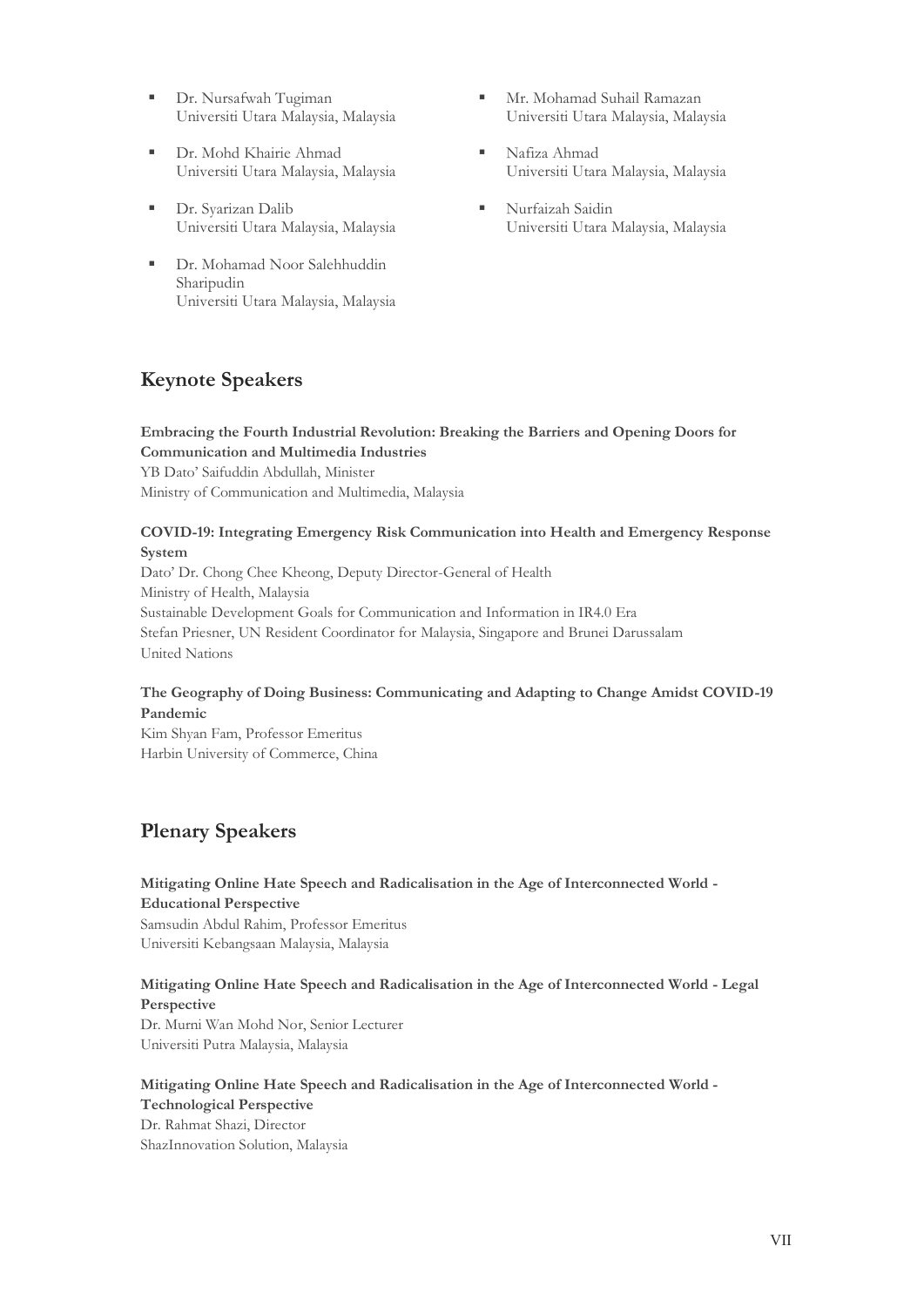# **Partner Institutions**

**Universiti Sains Islam Malaysia, Malaysia**



**ARS University, Indonesia**



**Kolej Universiti Poly-Tech MARA Kuala Lumpur, Malaysia**

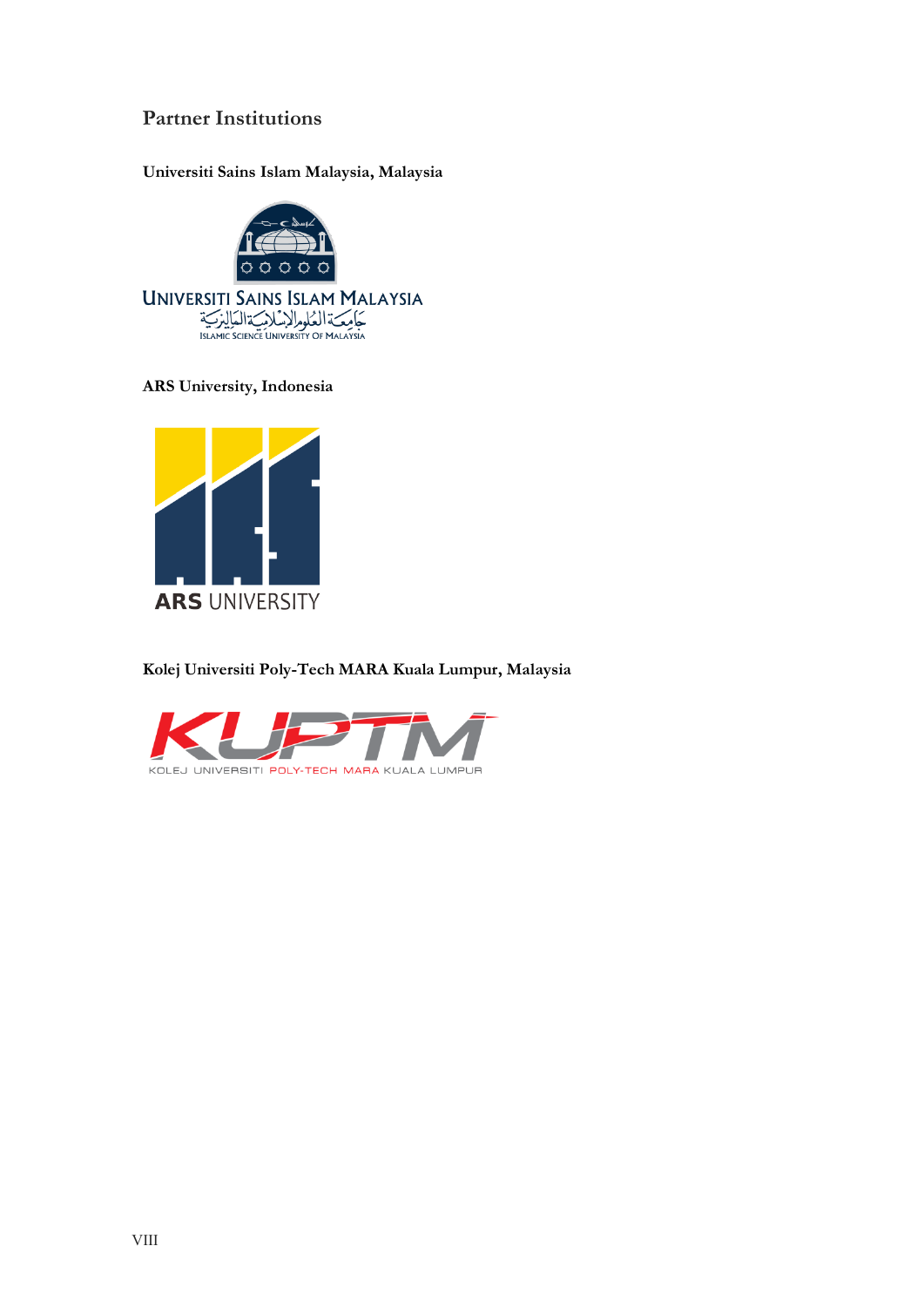# **Table of Contents**

# **No: 1**

Title: Remote Work: New Normal Communication Challenges Pages: *1 - 7* Author(s): Azelin Aziz, Mohd Khairie Ahmad, S. Maartandan Suppiah

# **No: 2**

Title: Instrument Development to Measure Message Strategy Pages: *8 - 15* Author(s): Nan Zakiah Megat Ibrahim, Aida Suhana Hamid, Aida Zuliyana Ahmad Anuar, Nurul Zaitul Itri Alias

# **No: 3**

Title: Express Brand Personality as Personal Branding Pages: *16 - 23* Author(s): Romlah Ramli, Suhaida Idayu Sukor

# **No: 4**

Title: Meanings of Iranianness for Young Viewers of the Reality Show Befarmaeed Sham Pages: *24 - 32* Author(s): Alireza Azeri Matin

# **No: 5**

Title: News Commercialization and National Development in Nigeria Pages: *33 - 41* Author(s): Adibah Ismail, Nazif Abba Pali, Woyopwa Shem

# **No: 6**

Title: Media Literacy of Sarawak Youth Towards the Offıcial Documentary Film Pages: *42 - 50* Author(s): Loh Yoke Ling, Mohd. Nor Shahizan Ali, Normah Mustaffa, Mohammed F. M. Arandas

# **No: 7**

Title: Message Strategies to Increase Facebook Engagement Pages: *51 - 57* Author(s): Muhamad Shamsul Bin Ibrahim, Khairulnissa Abdul Kadir, Logeswary Krisnan, Manimaran A/L Krishnan Kaundan, Mohd Khaidir Abdul Hamid, Laila Muhammad

# **No: 8**

Title: The Russian Crisis Communication Response Beyond MH17 Tragedy Pages: *58 - 65* Author(s): Mohammed Fadel Arandas, Loh Yoke Ling

# **No: 9**

Title: The Equality Communication Model for Teaching Local Languages in Indonesia Pages: *66 - 72* Author(s): Dasrun Hidayat, Anisti, Gartika Rahmasari, Asaas Putra

# **No: 10**

Title: Political Communication Pattern of Hizbut Tahrir Indonesia After Dissolved Pages: *73 - 79* Author(s): Sukatno Krisbianto, Dasrun Hidayat, Subhan Zainuri Ikhsan

# **No: 11**

Title: Islamic-Based Political Party Branding in the 2019 of Legislative Election Pages: *80 - 86* Author(s): Acep Rohendi, Dasrun Hidayat, Ayu Kristiami

# **No: 12**

Title: Ippar Model: Character Building Program Strategy In Religion Based School Pages: *87 - 94* Author(s): Dasrun Hidayat, Purwadhi, Adi Akbar Virdaus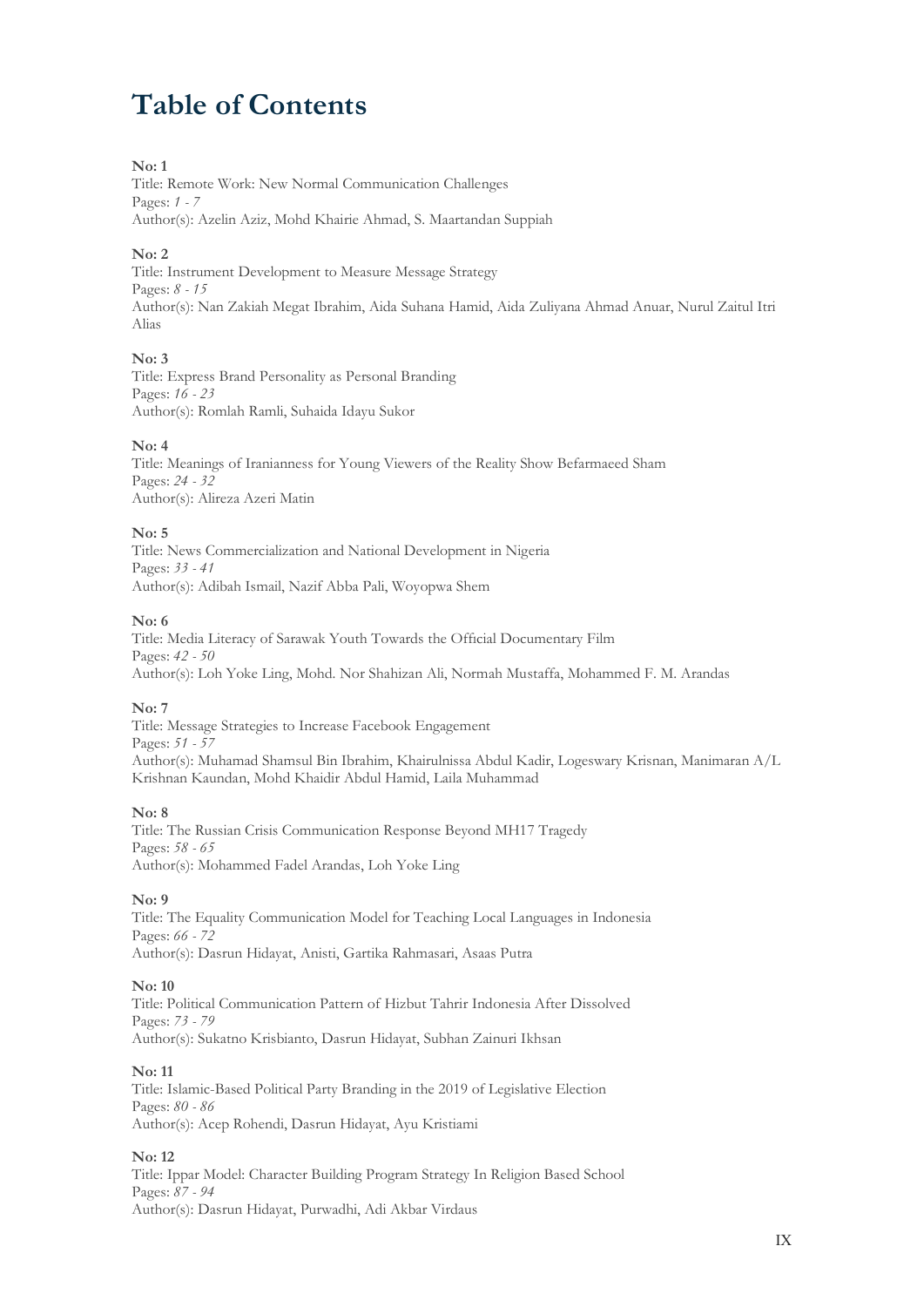Title: Oral Tradition of Indigenous Characters in Telling the History of Mahmud Pages: *95 - 103* Author(s): Titin Suhartini, Dasrun Hidayat, Den Rizal Gunawan

#### **No: 14**

Title: Millennial Bandung Indonesia Views Hoaxes on Social Media Pages: *104 - 112* Author(s): Nela Widiastuti, Atie Rachmiatie, Dasrun Hidayat, Radho Aquarista

# **No: 15**

Title: The Impact of Brand Development Strategy on Brand Equity Pages: *113 - 120* Author(s): Rohana Mijan, Shuhaida Md Noor, Noor Aziah Abdullah

#### **No: 16**

Title: The Role of Mass Media in Fighting Rural Poverty in Kano, Nigeria Pages: *121 - 127* Author(s): Mohammed Jamilu Haruna, Aminu Zubairu Surajo

#### **No: 17**

Title: The Roles of Public Relations (PR) Practices as Professional Profession In Malaysia Pages: *128 - 133* Author(s): Aida Zuliyana Ahmad Anuar, Nan Zakiah Megat Ibrahim, Aida Suhana Abd Hamid

#### **No: 18**

Title: The Influence Of CSR On Company's Non-Financial Performance: A Review on Literature Pages: *134 - 141* Author(s): Wan Nor Hidayah Wan Afandi

#### **No: 19**

Title: Managerial Perspective on Internal Crisis Communication (ICC) Pages: *142 - 148* Author(s): Aida Suhana Abdul Hamid, Aida Zuliyana Ahmad Anuar, Nan Zakiah Megat Ibrahim

# **No: 20**

Title: Communication Gap and Ethno-Religious Dispute in Nigeria: A Barrier to Sustainable Development Pages: *149 - 155* Author(s): Abdulkadir Shitu Umar, Aminu Zubairu Surajo, Adamu Tijjani Yahya

# **No: 21**

Title: Medical Social Welfare Services and Role of Health Communication in Kano, Nigeria Pages: *156 - 161* Author(s): Adamu Tijjani Yahya, Aminu Zubairu Surajo, Abdulkadir Shitu Umar

# **No: 22**

Title: Enhancing Islamic Journalistic Ethical Conduct Through Press Council Pages: *162 - 169* Author(s): Hafidz Hakimi Haron, Siti Marshita Mahyut, Azwina Wati Abdull Manaf, Amir Nur Ikhwan Amernuddin, Nor Akhmal Abdul Wahab, Muhammad Nor Abdurrahim

# **No: 23**

Title: Politıial Information Efficacy and Sense-Making Process: "Structural Equation Modelling" (SEM) Approach Pages: *170 - 177* Author(s): Suhaimee Saahar Saabar

#### **No: 24**

Title: Some Like It Hoax : Lessons in Regulating Fake News in Malaysia Pages: *178 - 185* Author(s): Hafidz Hakimi Haron, Farid Sufian Shuaib, Nadiah Arsat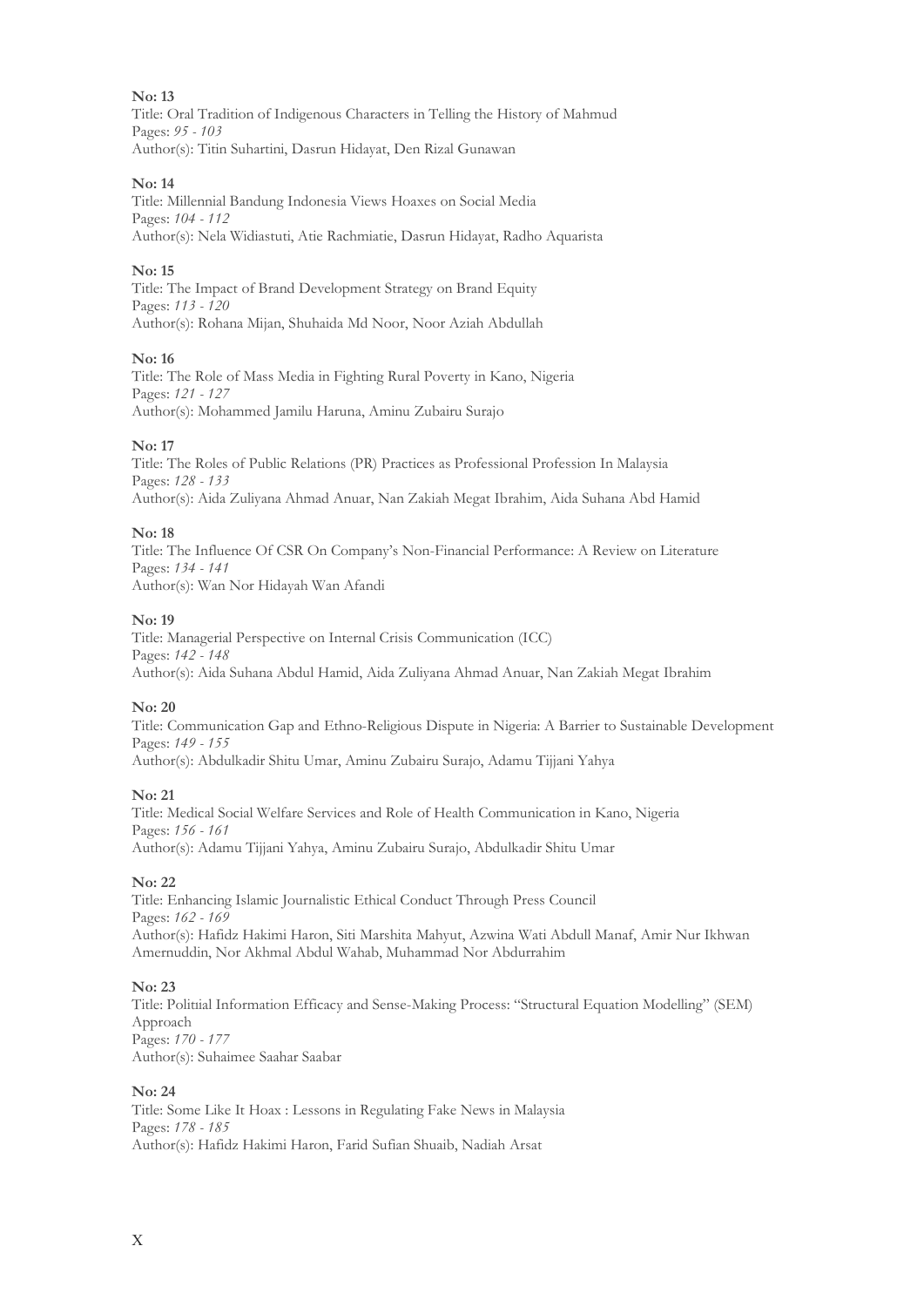Title: Information Processing Through Frame Setting Towards Audience Cognition on Lgbt Issues Pages: *186 - 193* Author(s): Julia Wirza Mohd Zawawi, Hamisah Hasan, Kho Suet Nie, Akmar Hayati Ahmad Ghazali

# **No: 26**

Title: Rhetorical Persuasion by Adapting Logos in Public Speaking Pages: *194 - 201* Author(s): Azlina Kamaruddin

# **No: 27**

Title: The Impact of Confucianism on Interpersonal Communication Among Younger Generations Pages: *202 - 210* Author(s): Joyce Cheah Lynn-Sze, Pua Kit Yin

# **No: 28**

Title: Innovation, Strategic Communıcation and Sustainability: The Case for Communication Change Pages: *211 - 216* Author(s): Norhafezah Yusof, Nor Aziah Mehat, Akmariela Ahmad Sayuti, Junaidah Yusof, Mohammed Jasim Mohsin Al Jasim

# **No: 29**

Title: Environmental Citizenship: An Impossible Mission? – A Revisit Pages: *217 - 222* Author(s): Nor Hayati Mohd Jalil, Mohd Khairie Ahmad

# **No: 30**

Title: Customer Satisfaction Towards Communication Skills of the Franchise Restaurant Frontliners Pages: *223 - 230* Author(s): Suhaini Muda, Sabrina Mohd Rashid

# **No: 31**

Title: Exploring Issues of Student Intercultural Competence: The Case of Rakan Cas Pages: *231 - 238* Author(s): Syarizan Dalib

# **No: 32**

Title: Gender and Religion In Malaysian Cinema: A Study on Yasmin Ahmad's Films Pages: *239 - 246* Author(s): Suria Hani A.Rahman, Rosidayu Sabran, Rosninawati Hussin, Sofia Hayati Yusoff, Selvarani P. Kovil Pillai

# **No: 33**

Title: Eye on Digital Media Literacy From the Perspective of 'Generation Z' Pages: *247 - 253* Author(s): Ker Yuek Li, Megat Aman Zahiri, Nurul Farhana Jumaat

# **No: 34**

Title: Developing a Model of Human Management for Muslims in Creative Media Industries Pages: *254 - 262* Author(s): Nur Kareelawati Abd Karim, Rosidayu Sabran, Mohd Rosmizi Abd Rahman, Dini Farhana Baharuddin, Khatijah Othman, Muhammad Khairi Mahyuddin, Eizan Azira Mat Sharif, Sami Salama Hussen Hajjaj

# **No: 35**

Title: Twitter Usage and the Impact on Young People's Wellbeing Pages: *263 - 270* Author(s): Mohd Faizal Kasmani, Abdul Rashid Abdul Aziz, Farah Fatin Zulaikha

# **No: 36**

Title: Influence of Tiktok Usage Toward Positive Emotion and Relationship Pages: *271 - 280* Author(s): Lian Tang, Siti Zobidah Omar, Jusang Bolong, Julia Wirza Mohd Zawawi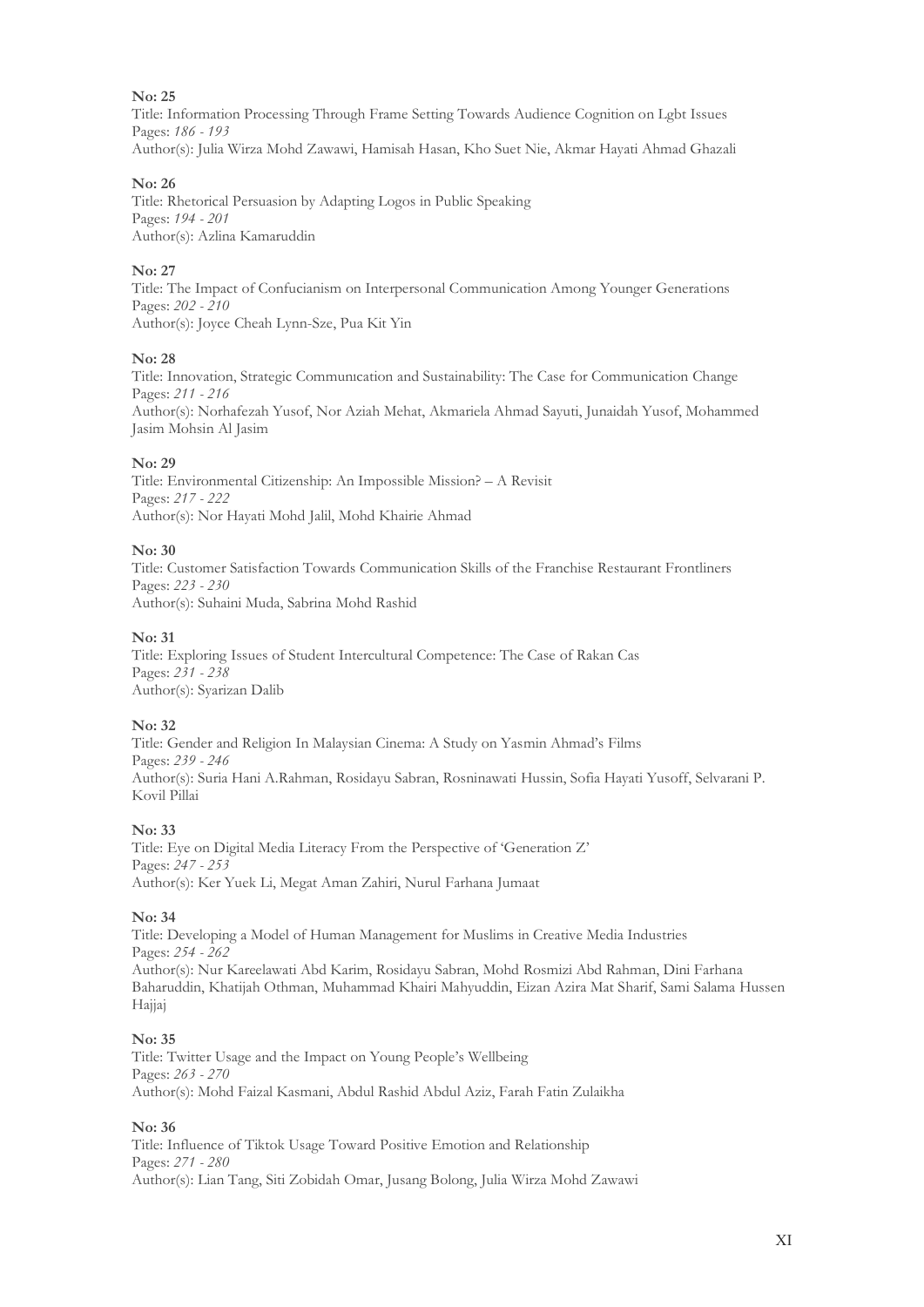Title: Factors Pressuring Worker's Personal Wellbeing at Media Workplace Environment Pages: *281 - 289* Author(s): Rosidayu Sabran, Nur Kareelawati Abd Karim

# **No: 38**

Title: Factors Affecting A Youtubers' Fame Among Students Pages: *290 - 297* Author(s): Manahil Shahzad, Ali Salman

# **No: 39**

Title: Hotel Employee Retention: Do Workplace Environment, Leader Communication and Job Satisfaction Matter? Pages: *298 - 304*

Author(s): Haslina Halim, Tengku Mohd Asrulhaidar Tengku Radin, Farah Lina Azizan, Nazrul Shazleen Nazri

# **No: 40**

Title: News Between Malaysia and Indonesia: Editorial Interest in Conflict Of Interest Pages: *305 - 313* Author(s): Nik Norma Nik Hasan, Bonaventura Satya Bharata, Azrina Husin, Herlina Agustin

# **No: 41**

Title: Exploratory Factor Analysis: Gossiping as a Medium of Organisational Communication Pages: *314 - 322*

Author(s): Wan Yusoff Wan Shaharuddin, Mokhtarrudin Ahmad, Suhaida Omar

# **No: 42**

Title: Students' Knowledge and Awareness of Western News Reporting on Islam and Muslims Pages: *323 - 331* Author(s): Fauziah Hassan, Kalsom Ali, Sofia Hayati Yusoff, Siti Suriani Othman, Siti Zobidah Omar

# **No: 43**

Title: Coronavirus Exacerbates Xenophobia: Deconstructing Otherness in the Twitter Pages: *332 - 340* Author(s): Norena Abdul Karim Zamri, Norazlinda Mohammad, Liza Marziana Mohamad Noh, Ameiruel Azwan Ab Aziz, Harniyati Hussin, Abdul Rauf Ridzuan, Siti Nurshahidah Sah Allam, Rosilawati Sultan Mohideen, Noor Zuleika Zulkipli

# **No: 44**

Title: The Effectiveness of Social Media in Promoting Self-Care During Covid-19 Pages: *341 - 348* Author(s): Abd Rauf Ridzuan, Rosilawati Sultan Mohideen, Siti Nurshahidah Sah Allam, Arif Zulkarnain, Amia Luthfia, Norena Abd Karim Zamri, Ilya Yasnoriza Ilyas, Aini Faezah Ramlan

# **No: 45**

Title: Why Do I Addict With Mobile Phone: The True Story of Youth Pages: *349 - 356* Author(s): Siti Aisyah Ramli, Akmar Hayati Ahmad Ghazalim, Hayrol Azril Mohamed Shafril

# **No: 46**

Title: Satisfaction Level of Malaysians Towards Government's Crisis Management Practice During Covid-19 Pages: *357 - 365*

Author(s): Rosilawati Sultan Mohideen, Abdul Rauf Ridzuan, Siti Nurshahidah Sah Allam, Siti Aminah Abd Wahab, Ilya Yasnorizar Ilyas, Norena Abdul Karim Zamri, Aini Faezah Ramlan

# **No: 47**

Title: Perception of Delivery Services in Malaysia During Movement Control Order (MCO) Pages: *366 - 372*

Author(s): Ilya Yasnorizar Ilyas, Abdul Rauf Ridzuan, Rosilawati Sultan Mohideen, Siti Nurshahidah Sah Allam, Siti Aminah Abd Wahab, Mohd Hilmi Bakar, Aini Faezah Ramlan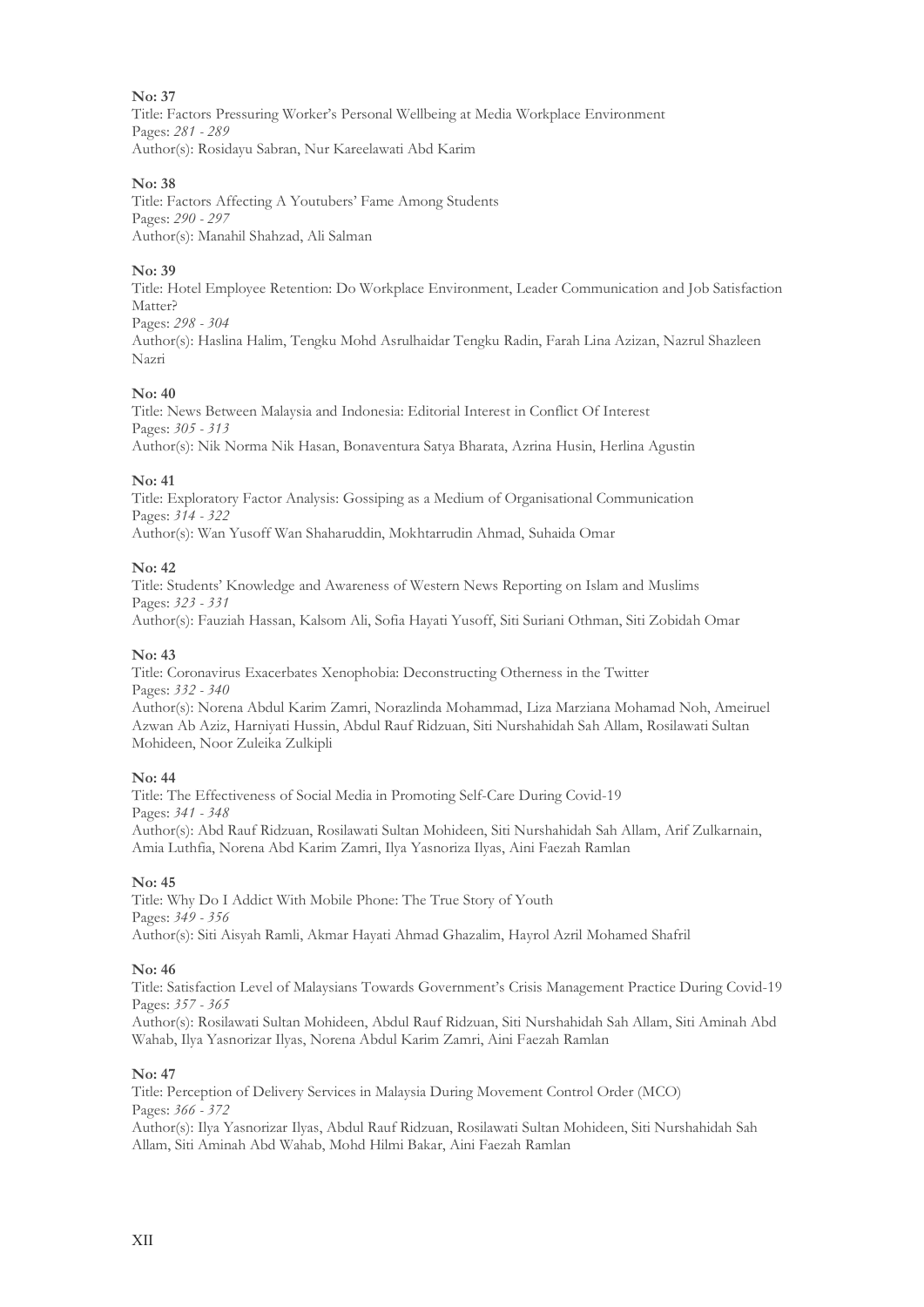Title: The Role of Government Online Crisis Communication Framework in Strengtening Public Trust Pages: *373 - 379* Author(s): Jamilah Jamal, Suhaini Muda, Norhafezah Yusof

#### **No: 49**

Title: Regulating Online News Portals In Malaysia – Reference to Independent Press Standards Ogranisation Pages: *380 - 387* Author(s): Nazli Ismail Nawang, Aminuddin Mustaffa, Abdul Majid Tahir Mohamed

#### **No: 50**

Title: English Profanity on Social Media: Linguistic Preferences and Reasons for Use Pages: *388 - 396* Author(s): Noraziah Mohd Amin, Mohamad-Noor Salehhuddin Sharipudin

#### **No: 51**

Title: Hijab Style and Modesty on Instagram Among Three Hijab Brands in Malaysia Pages: *397 - 404* Author(s): Teh Su Yen, Bazlin Darina Ahmad Tajudin

#### **No: 52**

Title: The Process of Qualitative Interview: Practical Insights for Novice Researchers Pages: *405 - 413* Author(s): Abderrahmane Benlahcene, Abbas Ramdani

#### **No: 53**

Title: Enhancing Students' Oral Presentation Skills by Using Facebook Pages: *414 - 422* Author(s): Rajiv Raj A/L Pusparaju, Eda Idoera Bt Mohd Yusak, Shamladewi A/P Maruthamuthu

#### **No: 54**

Title: An Examination of Sebenarnya.My as a Fact-Checker Pages: *423 - 431* Author(s): Laila Suriya Ahmad Apandi, Mohd Dino Khairri Sharifuddin, Suhaini Muda

# **No: 55**

Title: The Relationship Between Willingness to Communicate and Communication Confidence Pages: *432 - 439* Author(s): Vinothini Ramachandran, Paramjit Kaur

#### **No: 56**

Title: Social Media: Contributors to Relationship Dissolution? Pages: *440 - 448* Author(s): Nathasya Mohd Kamal

#### **No: 57**

Title: User Acceptance of 'Okue' Mobile Entrepreneurship Application for People With Disabilities Pages: *449 - 457* Author(s): Jasni Ahmad, Christine Liu Sze Jia, Tam Wen Wei, Fakhrul Anuar Aziz

#### **No: 58**

Title: Online Business Trends Among Universiti Utara Malaysıa Students Pages: *458 - 464* Author(s): Fakhrul Anuar Aziz, Jasni Ahmad

#### **No: 59**

Title: Cyber Wellness Among Malaysian Youth: The Case of Cyberreadi Malaysia Pages: *465 - 472* Author(s): Mohd Khairie Ahmad, Shahizan Hassan, Norshuhada Shiratuddin, Hammuzamer Irwan Hamzah, Mohd Zuwairi Mat Saad

#### **No: 60**

Title: Social Media Motives, Well-Being And Flourishing Among Housewives: A Structural Model Pages: *473 - 481* Author(s): Norsiah Abdul Hamid, Mohd Sobhi Ishak, Sabrina Mohd Rashid